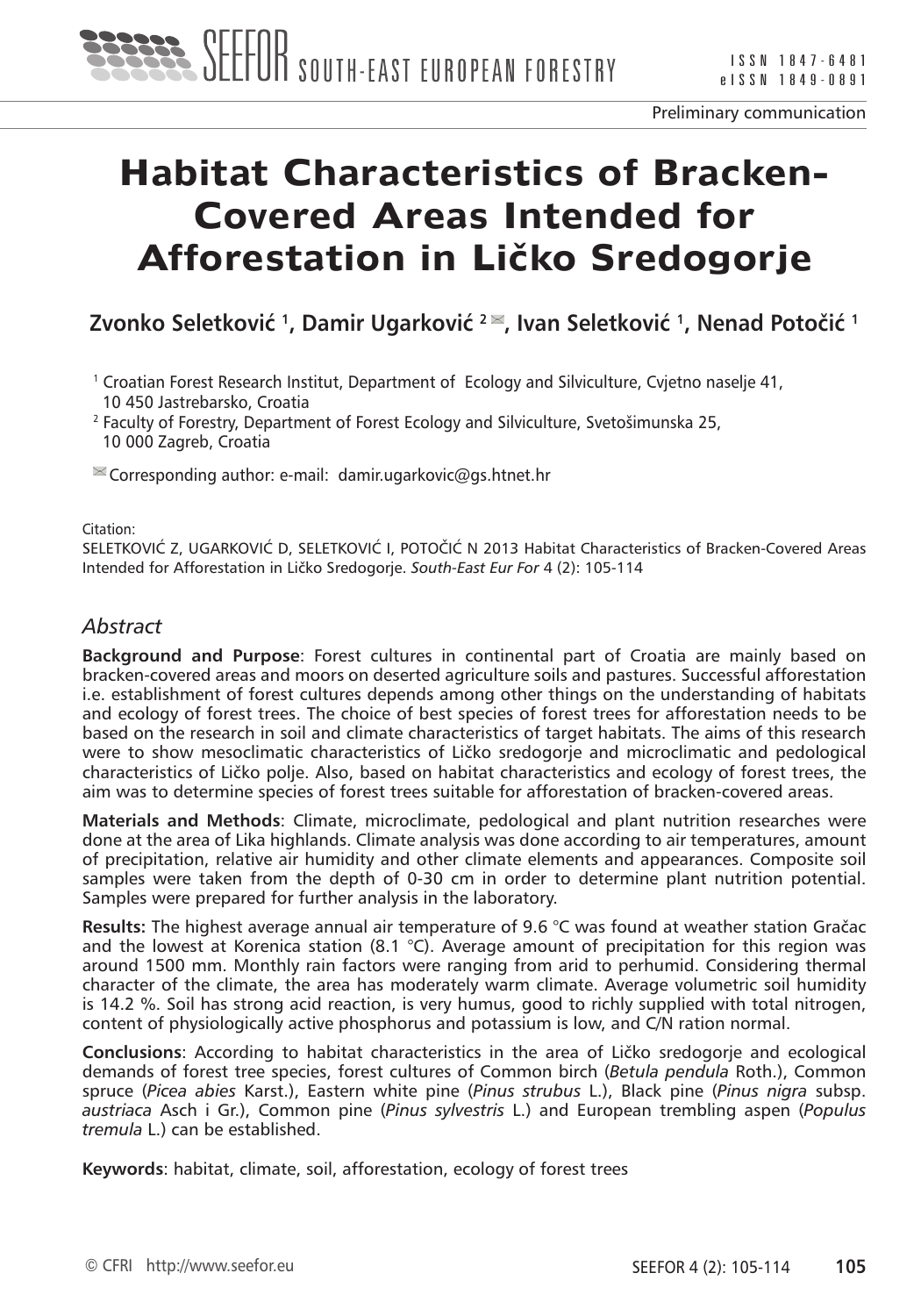### **INTRODUCTION**

Planned and organized works on the establishment of cultures of conifers in the continental part of Croatia started around 1960. The first afforestations were mostly done by sowing the seeds, particularly in the karst areas, and later it was done with seedlings produced in forest nurseries. Pedological, ecological and plant nutrition researches have been done with a goal to choose the most suitable species, that is, the provenance for sowing on certain habitats and such researches have until 1992 encompassed an area of over 25 000 ha [1].

Forest cultures of conifers are being established with different goals. They can have a determined purpose, ex. production of trees for cellulose and thinner technical timber, for soil protection against erosion, for enriching the landscape and for increasing forest functions of general benefit, for the production of Christmas trees, and lately for the production of biomass for energy purposes.

Others are established as pre-cultures with the goal of establishing conditions for the return of indigenous forest trees, and consequently, of forming a natural forest ecosystem.

According to Čavlović [2] Croatia has 33 070 ha of evergreen and 10 080 ha of deciduous plantations. Forest conifer cultures in the continental part of Croatia are mostly established on bracken-covered areas and moors on deserted agriculture soils and pastures.

It is estimated that Croatia has around 300 000 ha of such area. Conifer cultures of the continental part of Croatia are divided as follows Common spruce 55 %, Common pine 20 %, Eastern white pine 5 %, European larch 4 % and other conifer types 1 %.

The first conifer cultures in Lika have been established between 1856 and 1896 and they have included Scots pine and Austrian black pine on the territory "Vujnović brdo" on the surface of 120 ha. The Municipality of Otočac has in 1896 afforested Laudonov gaj on quicksand soil with Common pine and Black pine. Between 1964 and 1968 on the territory of Medak and Žitnik, 114.88 ha of plantations and 1102.26 ha of intensive fast growing conifers have been established which included Common pine (483 ha), Eastern white pine (142 ha), European larch (256 ha), Common spruce (314 ha) and Black pine (20 ha).

According to Komlenović [3] before establishing forest cultures every surface requires a detailed research and special attention needs to be dedicated to soil reactions.

The goal of this research is to show the mesoclimatic characteristics of Ličko sredogorje as well as micro-climatic and pedological characteristics of Ličo polje and based on the habitat's characteristics and the ecology of forest trees, to determine types of forest trees for afforestation of forest land covered with bracken.

#### **MATERIALS AND METHODS**

Climate analysis on the territory of Ličko sredogorje was done according to air temperatures, amount of precipitation, relative air humidity and some other climate elements and appearances received from the weather stations in Gospić, Gračac and Korenica for the period 1981 – 2010.

The site Medačke staze was selected for additional micro-climate and plant nutrition research due to the need for afforestation of that area. Micro climate research was done in 2010 and 2011 on the territory of Ličko polje, management unit "Medačke staze", subcompartments 39a, 51a and 63, of the Forest office Gospić. Measurements were executed in a time interval of one hour using a micro-climate station "Spectrum". The measurements included measuring air temperature  $(^{\circ}C)$  at the height of 1 m and soil temperature (°C) at the depth of 10 cm, as well as volumetric soil humidity VWC (%) up to a depth of 20 cm.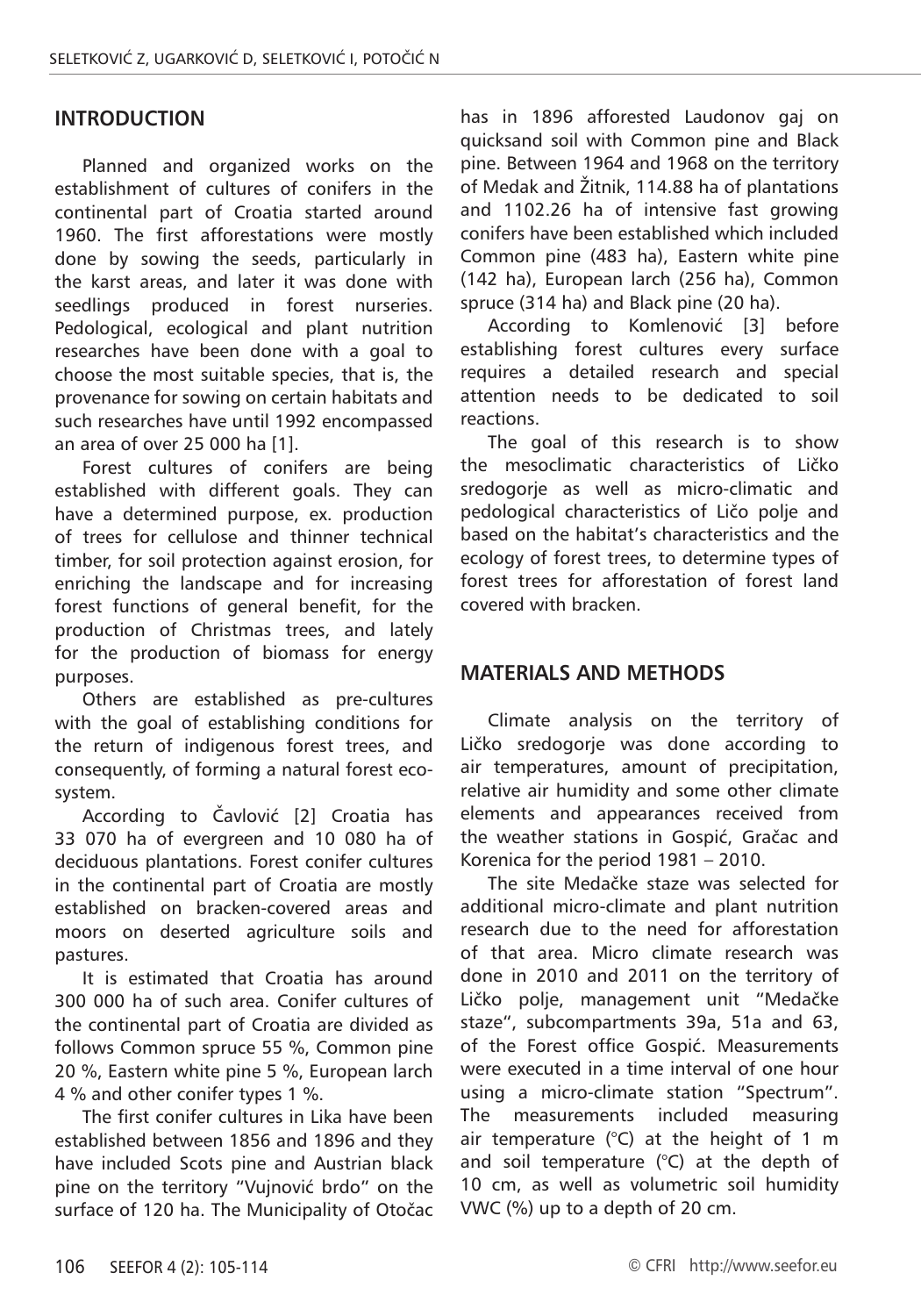Composite soil samples were taken from the same sites from the depth of 1-30Cm for the reason of determining plant nutrition soil potential. The samples were consequently taken to the laboratory where they were airdried, chopped up, sieved through a mesh with 2 mm wide holes and in such a way prepared for further analysis [4]. The samples were then analysed for the pH in water and 1MKCl [5], the total content of nitrogen was determined in the elementary analyser Leco CNS 2000 [6], the humus content according to Tjurin [4], and the physiological active phosphor and potassium according to Egnér, Riehm and Domingo [7]. Soil analysis was done in the Laboratory for physical-chemical testing of the Croatian Forest Research Institute.

The data was processed in the programmes KlimaSoft 2.0 [8], SpecWare 8.0 [9] and Statistica 7.1. [10].

# **RESULTS**

#### **Air temperature**

Looking at the average annual air temperatures in Table 1 for the listed weather stations, we notice a temperature difference between stations. Maximal average annual air temperature of 9.6 °C was measured in the Gračac station, and the minimal of 8.1 °C in Korenica. According to many authors, average air temperatures for the vegetative period (April-September) has a much greater significance for the development of vegetation than average annual air temperatures which in certain years depends significantly on the air temperature during the winter period. Average temperatures for the vegetative period were: Korenica 14.1 °C, Gospić 15.2 °C and Gračac 15.6°C. Once again, Gračac stands out with the hottest vegetative period.

Absolute maximal and minimal air temperatures show realistic and total temperature differences in a specific area. They can frequently be a limiting factor for the incoming, development and survival of a species [11]. Good indentation, and particularly relief factors such as height above sea level and inclination, very often influence on significant deviations even in the air temperature extremes. The lowest air temperature on the weather station Gračac was 34.6 °C. On the Gospić and Korenica territory, the minimal air temperatures were 27.3 °C, respectively, -27.6 °C. The absolute maximal air temperatures were also very high for this climate type. The weather station in Gračac registered the absolute maximal air temperature of 38.3 °C. On the Gospić and Korenica territory, the maximal air temperatures were  $37.0$  °C, res-pectively, 36.8  $^{\circ}C$ .

# **Precipitation**

Average amount of precipitation for this area was around 1500 mm. Table 1 shows the monthly and annual amount of precipitation for the observed weather stations. The researched area has a maritime precipitation regime. The biggest part of precipitation occurs during the colder part of the year, except on the weather station in Korenica. Maximal monthly amount of precipitation occurs in late autumn or in the beginning of winter, while July is a month with the minimal amount of precipitation.

The percentage of precipitation in the vegetative period is the highest on the territory of Korenica and it was 50.3 %. The percentage of precipitation for the weather station in Gračac is least favourable and it was 36.4 %, and it is followed by Gospić with 43.1 %. The most favourable precipitation regime is in Korenica where the precipitation is equally distributed during the whole year. The highest number of rainy days was measured on the Gospić area (143 days), then Gračac (128 days) and the lowest on the Korenica territory (105 days). During the vegetative period, a surplus of water in the soil was noticed on the Ličko sredogorje territory. The values of potential evapotranspiration were less than the amount of rainfall (Figure 1).

Monthly rain factors shifted from arid to perhumid. Considering the heat character of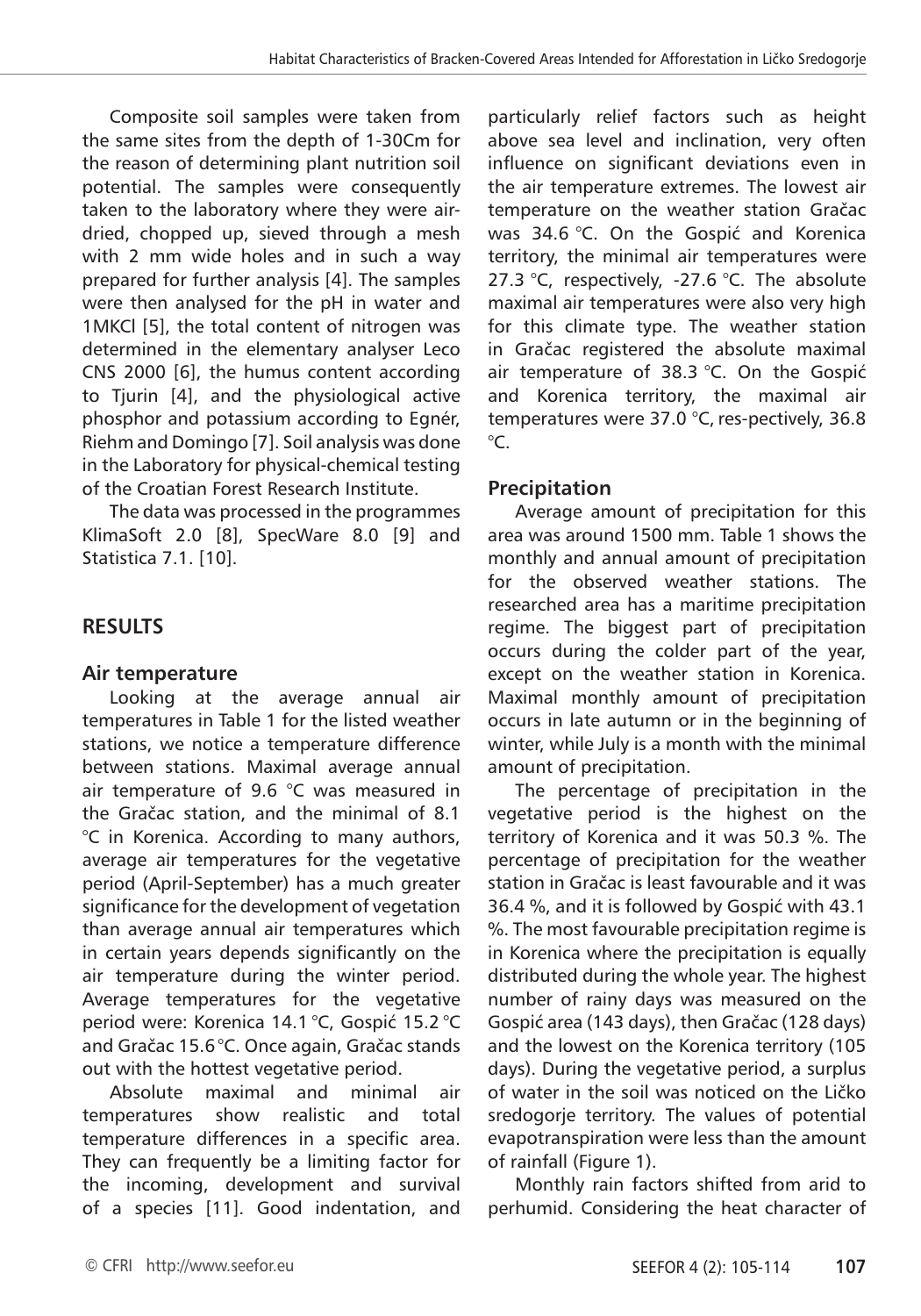| I                |
|------------------|
| l                |
|                  |
|                  |
|                  |
|                  |
| ֚֘֝              |
|                  |
|                  |
| I                |
|                  |
|                  |
| j                |
|                  |
|                  |
|                  |
|                  |
|                  |
|                  |
|                  |
|                  |
|                  |
|                  |
|                  |
|                  |
|                  |
|                  |
|                  |
|                  |
|                  |
|                  |
|                  |
|                  |
|                  |
|                  |
|                  |
| į                |
|                  |
|                  |
|                  |
|                  |
|                  |
|                  |
|                  |
|                  |
|                  |
|                  |
|                  |
|                  |
|                  |
|                  |
|                  |
|                  |
|                  |
|                  |
| l<br>l<br>J<br>I |
| l<br>ļ           |
| à                |

| 1186.8<br>8.1<br>146.5<br>146.5<br>1837.4<br>0.6<br>1914<br>1914<br>$257.8$<br>$214.8$<br>$214.8$<br>$151.3$<br>0.4<br>378.2<br>ph<br>140.4<br>$-0.4$<br>$\frac{1}{2}$<br>$\overline{\mathsf{x}}$<br>244.9<br>5.3<br>46.2<br>5 도<br>38.9<br>$3.56$<br>$3.56$<br>$2.5$<br>$\overline{\mathsf{x}}$<br>103.8<br>157.2<br>10.3<br>19.3<br>15.3<br>50.7<br>9.7 15 5 5<br>9.7 15 5 5<br>$9.5 - 5$<br>$\times$<br>$53.8$<br>$74.2$<br>$-16.8$<br>142.9<br>$48.7$<br>$49.9$<br>$+$<br>$+$<br>$49.7$<br>$\frac{2.8}{11.2}$ +<br>$\leq$<br>82.7<br>19.0<br>4.4<br>$72.4$<br>$17.4$<br>$80.7$<br>$6.7$<br>$4.3$<br>$4.3$<br>$4.5$<br>$\equiv$<br>$\overline{5}$ +<br>Sa <sub>+</sub><br>57.5<br>19.6<br>2.9<br>$\frac{51.2}{19.7}$ a +<br>52.0<br>18.0<br>2.9<br>$\equiv$<br>$\sigma$ +<br>$\sigma +$<br>$92.0$<br>$75.5$<br>$5.5$<br>$+$<br>88.4<br>16.0<br>5.5<br>$90.7$<br>$5.3$<br>$5.3$<br>$\pm$<br>$\frac{1}{2}$ +<br>$\overline{ }$<br>$\frac{128.5}{13.9}$<br>$\frac{5}{9.2}$<br>$\pm$<br>$\begin{array}{c} 101.9 \\ 12.7 \\ 8.0 \\ 12.7 \\ \end{array}$<br>$\begin{array}{c} 100.1 \\ 73.7 \\ 7.3 \\ \end{array}$<br>$\geq$<br>Climate thermicity character:<br>54.9<br>8.9<br>54.9<br>54.9<br>$\frac{120.0}{7.7}$<br>움 줄<br>$\geq$<br>cold<br>h - hot<br>th – temperately hot<br>$tc - temperate y$<br>60.3<br>$4.34$<br>$9.4$<br>$4.8$<br>$5.5$<br>94.9<br>3.1<br>30.6<br>$95.3$ $4.3$ $5.5$<br>$rac{1}{2}$<br>Ξ<br>$h - \text{cold}$<br>$n - nival$<br>168.5<br>0.8<br>210.6<br>PH<br>$71.5$<br>$-0.9$<br>$70.6$<br>$rac{c}{\alpha}$<br>$=$<br>$786.9$<br>$796.8$<br>$786.8$<br>$796.8$<br>$\begin{bmatrix} 1 & 0 & 0 & 0 \\ 0 & 0 & 0 & 0 \\ 0 & 0 & 0 & 0 \\ 0 & 0 & 0 & 0 \\ 0 & 0 & 0 & 0 \\ 0 & 0 & 0 & 0 \\ 0 & 0 & 0 & 0 \\ 0 & 0 & 0 & 0 \\ 0 & 0 & 0 & 0 \\ 0 & 0 & 0 & 0 \\ 0 & 0 & 0 & 0 \\ 0 & 0 & 0 & 0 \\ 0 & 0 & 0 & 0 \\ 0 & 0 & 0 & 0 \\ 0 & 0 & 0 & 0 & 0 \\ 0 & 0 & 0 & 0 & 0 \\ 0 & 0 & 0 & 0 & 0 \\ $<br>99.1.5<br>9.1.9<br>9.1.9<br>$\subset$<br>Climate humidity character:<br>Precipi. (mm)<br>Air temp. (°C)<br>Air temp. (°C)<br>Precipi. (mm)<br>Precipi. (mm)<br>Air temp.(°C)<br>Rain factor<br>Rain factor<br>Rain facto<br>character<br>character<br>character<br>Humidity<br>Humidity<br>Humidity<br>Heat<br>Heat<br>Heat<br>$sh - semi-humid$<br>ph - perhumid<br>sa – semiarid<br>Korenica<br>$h - h$ umid<br>station<br>Gospić<br>Gračac<br>$a - a$ rid | Met. | Climate |  |  | Months |  |  |  | Year                       |
|---------------------------------------------------------------------------------------------------------------------------------------------------------------------------------------------------------------------------------------------------------------------------------------------------------------------------------------------------------------------------------------------------------------------------------------------------------------------------------------------------------------------------------------------------------------------------------------------------------------------------------------------------------------------------------------------------------------------------------------------------------------------------------------------------------------------------------------------------------------------------------------------------------------------------------------------------------------------------------------------------------------------------------------------------------------------------------------------------------------------------------------------------------------------------------------------------------------------------------------------------------------------------------------------------------------------------------------------------------------------------------------------------------------------------------------------------------------------------------------------------------------------------------------------------------------------------------------------------------------------------------------------------------------------------------------------------------------------------------------------------------------------------------------------------------------------------------------------------------------------------------------------------------------------------------------------------------------------------------------------------------------------------------------------------------------------------------------------------------------------------------------------------------------------------------------------------------------------------------------------------------------------------------------------------------------------------------------------------------------------------------------------|------|---------|--|--|--------|--|--|--|----------------------------|
|                                                                                                                                                                                                                                                                                                                                                                                                                                                                                                                                                                                                                                                                                                                                                                                                                                                                                                                                                                                                                                                                                                                                                                                                                                                                                                                                                                                                                                                                                                                                                                                                                                                                                                                                                                                                                                                                                                                                                                                                                                                                                                                                                                                                                                                                                                                                                                                             |      | indexes |  |  |        |  |  |  |                            |
|                                                                                                                                                                                                                                                                                                                                                                                                                                                                                                                                                                                                                                                                                                                                                                                                                                                                                                                                                                                                                                                                                                                                                                                                                                                                                                                                                                                                                                                                                                                                                                                                                                                                                                                                                                                                                                                                                                                                                                                                                                                                                                                                                                                                                                                                                                                                                                                             |      |         |  |  |        |  |  |  | 354.6                      |
|                                                                                                                                                                                                                                                                                                                                                                                                                                                                                                                                                                                                                                                                                                                                                                                                                                                                                                                                                                                                                                                                                                                                                                                                                                                                                                                                                                                                                                                                                                                                                                                                                                                                                                                                                                                                                                                                                                                                                                                                                                                                                                                                                                                                                                                                                                                                                                                             |      |         |  |  |        |  |  |  | $-3.9$<br>$-3.9$<br>$-5.9$ |
|                                                                                                                                                                                                                                                                                                                                                                                                                                                                                                                                                                                                                                                                                                                                                                                                                                                                                                                                                                                                                                                                                                                                                                                                                                                                                                                                                                                                                                                                                                                                                                                                                                                                                                                                                                                                                                                                                                                                                                                                                                                                                                                                                                                                                                                                                                                                                                                             |      |         |  |  |        |  |  |  |                            |
|                                                                                                                                                                                                                                                                                                                                                                                                                                                                                                                                                                                                                                                                                                                                                                                                                                                                                                                                                                                                                                                                                                                                                                                                                                                                                                                                                                                                                                                                                                                                                                                                                                                                                                                                                                                                                                                                                                                                                                                                                                                                                                                                                                                                                                                                                                                                                                                             |      |         |  |  |        |  |  |  |                            |
|                                                                                                                                                                                                                                                                                                                                                                                                                                                                                                                                                                                                                                                                                                                                                                                                                                                                                                                                                                                                                                                                                                                                                                                                                                                                                                                                                                                                                                                                                                                                                                                                                                                                                                                                                                                                                                                                                                                                                                                                                                                                                                                                                                                                                                                                                                                                                                                             |      |         |  |  |        |  |  |  |                            |
|                                                                                                                                                                                                                                                                                                                                                                                                                                                                                                                                                                                                                                                                                                                                                                                                                                                                                                                                                                                                                                                                                                                                                                                                                                                                                                                                                                                                                                                                                                                                                                                                                                                                                                                                                                                                                                                                                                                                                                                                                                                                                                                                                                                                                                                                                                                                                                                             |      |         |  |  |        |  |  |  |                            |
|                                                                                                                                                                                                                                                                                                                                                                                                                                                                                                                                                                                                                                                                                                                                                                                                                                                                                                                                                                                                                                                                                                                                                                                                                                                                                                                                                                                                                                                                                                                                                                                                                                                                                                                                                                                                                                                                                                                                                                                                                                                                                                                                                                                                                                                                                                                                                                                             |      |         |  |  |        |  |  |  |                            |
|                                                                                                                                                                                                                                                                                                                                                                                                                                                                                                                                                                                                                                                                                                                                                                                                                                                                                                                                                                                                                                                                                                                                                                                                                                                                                                                                                                                                                                                                                                                                                                                                                                                                                                                                                                                                                                                                                                                                                                                                                                                                                                                                                                                                                                                                                                                                                                                             |      |         |  |  |        |  |  |  |                            |
|                                                                                                                                                                                                                                                                                                                                                                                                                                                                                                                                                                                                                                                                                                                                                                                                                                                                                                                                                                                                                                                                                                                                                                                                                                                                                                                                                                                                                                                                                                                                                                                                                                                                                                                                                                                                                                                                                                                                                                                                                                                                                                                                                                                                                                                                                                                                                                                             |      |         |  |  |        |  |  |  |                            |
|                                                                                                                                                                                                                                                                                                                                                                                                                                                                                                                                                                                                                                                                                                                                                                                                                                                                                                                                                                                                                                                                                                                                                                                                                                                                                                                                                                                                                                                                                                                                                                                                                                                                                                                                                                                                                                                                                                                                                                                                                                                                                                                                                                                                                                                                                                                                                                                             |      |         |  |  |        |  |  |  |                            |
|                                                                                                                                                                                                                                                                                                                                                                                                                                                                                                                                                                                                                                                                                                                                                                                                                                                                                                                                                                                                                                                                                                                                                                                                                                                                                                                                                                                                                                                                                                                                                                                                                                                                                                                                                                                                                                                                                                                                                                                                                                                                                                                                                                                                                                                                                                                                                                                             |      |         |  |  |        |  |  |  |                            |
|                                                                                                                                                                                                                                                                                                                                                                                                                                                                                                                                                                                                                                                                                                                                                                                                                                                                                                                                                                                                                                                                                                                                                                                                                                                                                                                                                                                                                                                                                                                                                                                                                                                                                                                                                                                                                                                                                                                                                                                                                                                                                                                                                                                                                                                                                                                                                                                             |      |         |  |  |        |  |  |  |                            |
|                                                                                                                                                                                                                                                                                                                                                                                                                                                                                                                                                                                                                                                                                                                                                                                                                                                                                                                                                                                                                                                                                                                                                                                                                                                                                                                                                                                                                                                                                                                                                                                                                                                                                                                                                                                                                                                                                                                                                                                                                                                                                                                                                                                                                                                                                                                                                                                             |      |         |  |  |        |  |  |  |                            |
|                                                                                                                                                                                                                                                                                                                                                                                                                                                                                                                                                                                                                                                                                                                                                                                                                                                                                                                                                                                                                                                                                                                                                                                                                                                                                                                                                                                                                                                                                                                                                                                                                                                                                                                                                                                                                                                                                                                                                                                                                                                                                                                                                                                                                                                                                                                                                                                             |      |         |  |  |        |  |  |  |                            |
|                                                                                                                                                                                                                                                                                                                                                                                                                                                                                                                                                                                                                                                                                                                                                                                                                                                                                                                                                                                                                                                                                                                                                                                                                                                                                                                                                                                                                                                                                                                                                                                                                                                                                                                                                                                                                                                                                                                                                                                                                                                                                                                                                                                                                                                                                                                                                                                             |      |         |  |  |        |  |  |  |                            |
|                                                                                                                                                                                                                                                                                                                                                                                                                                                                                                                                                                                                                                                                                                                                                                                                                                                                                                                                                                                                                                                                                                                                                                                                                                                                                                                                                                                                                                                                                                                                                                                                                                                                                                                                                                                                                                                                                                                                                                                                                                                                                                                                                                                                                                                                                                                                                                                             |      |         |  |  |        |  |  |  |                            |
|                                                                                                                                                                                                                                                                                                                                                                                                                                                                                                                                                                                                                                                                                                                                                                                                                                                                                                                                                                                                                                                                                                                                                                                                                                                                                                                                                                                                                                                                                                                                                                                                                                                                                                                                                                                                                                                                                                                                                                                                                                                                                                                                                                                                                                                                                                                                                                                             |      |         |  |  |        |  |  |  |                            |
|                                                                                                                                                                                                                                                                                                                                                                                                                                                                                                                                                                                                                                                                                                                                                                                                                                                                                                                                                                                                                                                                                                                                                                                                                                                                                                                                                                                                                                                                                                                                                                                                                                                                                                                                                                                                                                                                                                                                                                                                                                                                                                                                                                                                                                                                                                                                                                                             |      |         |  |  |        |  |  |  |                            |
|                                                                                                                                                                                                                                                                                                                                                                                                                                                                                                                                                                                                                                                                                                                                                                                                                                                                                                                                                                                                                                                                                                                                                                                                                                                                                                                                                                                                                                                                                                                                                                                                                                                                                                                                                                                                                                                                                                                                                                                                                                                                                                                                                                                                                                                                                                                                                                                             |      |         |  |  |        |  |  |  |                            |
|                                                                                                                                                                                                                                                                                                                                                                                                                                                                                                                                                                                                                                                                                                                                                                                                                                                                                                                                                                                                                                                                                                                                                                                                                                                                                                                                                                                                                                                                                                                                                                                                                                                                                                                                                                                                                                                                                                                                                                                                                                                                                                                                                                                                                                                                                                                                                                                             |      |         |  |  |        |  |  |  |                            |
|                                                                                                                                                                                                                                                                                                                                                                                                                                                                                                                                                                                                                                                                                                                                                                                                                                                                                                                                                                                                                                                                                                                                                                                                                                                                                                                                                                                                                                                                                                                                                                                                                                                                                                                                                                                                                                                                                                                                                                                                                                                                                                                                                                                                                                                                                                                                                                                             |      |         |  |  |        |  |  |  |                            |
|                                                                                                                                                                                                                                                                                                                                                                                                                                                                                                                                                                                                                                                                                                                                                                                                                                                                                                                                                                                                                                                                                                                                                                                                                                                                                                                                                                                                                                                                                                                                                                                                                                                                                                                                                                                                                                                                                                                                                                                                                                                                                                                                                                                                                                                                                                                                                                                             |      |         |  |  |        |  |  |  |                            |
|                                                                                                                                                                                                                                                                                                                                                                                                                                                                                                                                                                                                                                                                                                                                                                                                                                                                                                                                                                                                                                                                                                                                                                                                                                                                                                                                                                                                                                                                                                                                                                                                                                                                                                                                                                                                                                                                                                                                                                                                                                                                                                                                                                                                                                                                                                                                                                                             |      |         |  |  |        |  |  |  |                            |
|                                                                                                                                                                                                                                                                                                                                                                                                                                                                                                                                                                                                                                                                                                                                                                                                                                                                                                                                                                                                                                                                                                                                                                                                                                                                                                                                                                                                                                                                                                                                                                                                                                                                                                                                                                                                                                                                                                                                                                                                                                                                                                                                                                                                                                                                                                                                                                                             |      |         |  |  |        |  |  |  |                            |
|                                                                                                                                                                                                                                                                                                                                                                                                                                                                                                                                                                                                                                                                                                                                                                                                                                                                                                                                                                                                                                                                                                                                                                                                                                                                                                                                                                                                                                                                                                                                                                                                                                                                                                                                                                                                                                                                                                                                                                                                                                                                                                                                                                                                                                                                                                                                                                                             |      |         |  |  |        |  |  |  |                            |
|                                                                                                                                                                                                                                                                                                                                                                                                                                                                                                                                                                                                                                                                                                                                                                                                                                                                                                                                                                                                                                                                                                                                                                                                                                                                                                                                                                                                                                                                                                                                                                                                                                                                                                                                                                                                                                                                                                                                                                                                                                                                                                                                                                                                                                                                                                                                                                                             |      |         |  |  |        |  |  |  |                            |
|                                                                                                                                                                                                                                                                                                                                                                                                                                                                                                                                                                                                                                                                                                                                                                                                                                                                                                                                                                                                                                                                                                                                                                                                                                                                                                                                                                                                                                                                                                                                                                                                                                                                                                                                                                                                                                                                                                                                                                                                                                                                                                                                                                                                                                                                                                                                                                                             |      |         |  |  |        |  |  |  |                            |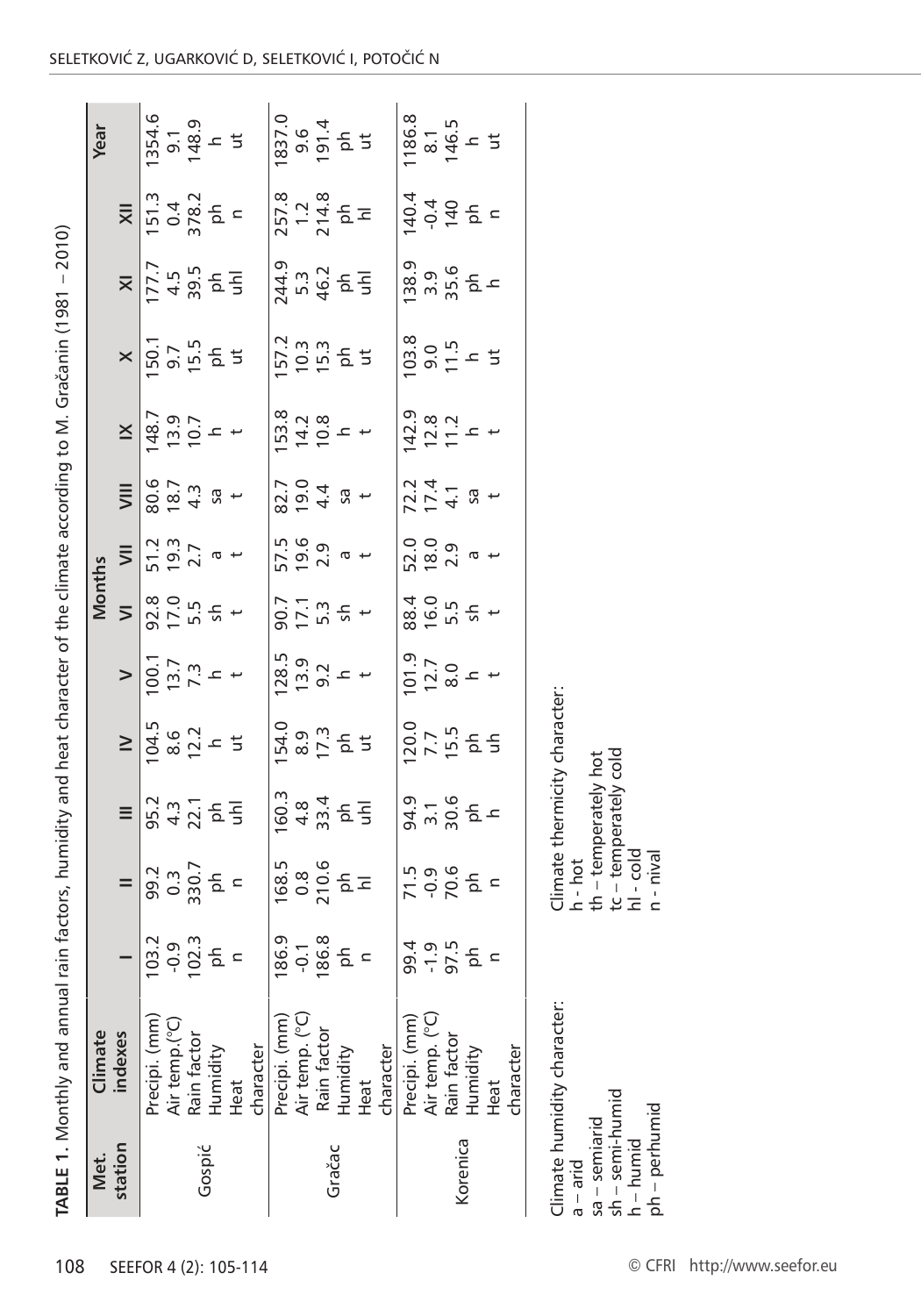the climate, the weather stations are located on the territory of moderately warm climate. Hot months were not registered on any of the weather stations. Considering the heat character of the climate, during the year we have registered 5 hot months (h), from one to three months with snowfall (s), one to two temperately cold and cold months (tc and c), one to two temperately hot months (th). Temperately cold months (tc) occurred one on the territory of Gospić and Korenica, and two such months occurred on the Gračac territory (Table 1).

# **Air humidity**

In the period from 1981 to 2010, on the three observed weather stations in Ličko sredogorje, maximal relative air humidity values were measured in December (rarely in November), except from the weather station Korenica where its peak was measured in April. The minimal values were measured in July.

In the observed period, the listed weather stations did not measure extremely humid or extremely dry air because the average annual value of air humidity was not higher than 90 % or lower than 40 % except for the weather station in Korenica, where February, March, April, May, November and December were extremely humid. The average annual air humidity level was temperate (Gospić and Gračac 78 %) up to very high (Korenica 89 %).

#### **Climate indexes**

Table 2 shows some of the climate indexes which determine the climate of the researched territory. The Ličko sredogorje territory, considering the value of the Lang annual rain factor, belongs to perhumid and humid



**FIGURE 1.** Relation between precipitation amount and potential evapotranspiration (PET)

climate. Considering the Martonne's index of aridity, which varied from 67.7 (Korenica) to 94.1 (Gračac), these are considered to be humid areas.

Considering the value of the index of continentality, the study area has continental climate. According to the value of the thermal coefficient (from 5.4 for Gospić to 7.1 for Gračac), weather stations are located on the area characterized by temperate continental climate (Table 2).

#### **Climate appearance**

On the territory of Ličko sredogorje frost appears frequently. Fog is also frequent but also very interesting and important from the ecological point of view because it increases the total value of air humidity and creates additional amounts of precipitation.

According to the number of days with snow  $(\geq 1 \text{ cm})$ , the first places holds the weather

| Met. station | Lang's rain<br>factor | <b>Martonn's</b><br>aridity index | Emberger's<br><b>Pluviotermic</b><br>quotient | Konrad's<br>index of<br>continentality | Krener's<br>thermic<br>quotient |
|--------------|-----------------------|-----------------------------------|-----------------------------------------------|----------------------------------------|---------------------------------|
| Gospić       | 148.9                 | 70.8                              | 205.1                                         | 51.3                                   | 5.4                             |
| Gračac       | 191.4                 | 94.1                              | 253.8                                         | 49.7                                   | 7.1                             |
| Korenica     | 146.5                 | 67.7                              | 205.6                                         | 61.4                                   | 6.5                             |

**TABLE 2.** Climate factors and indexes of weather stations Gospić, Gračac and Korenica (1981 - 2010)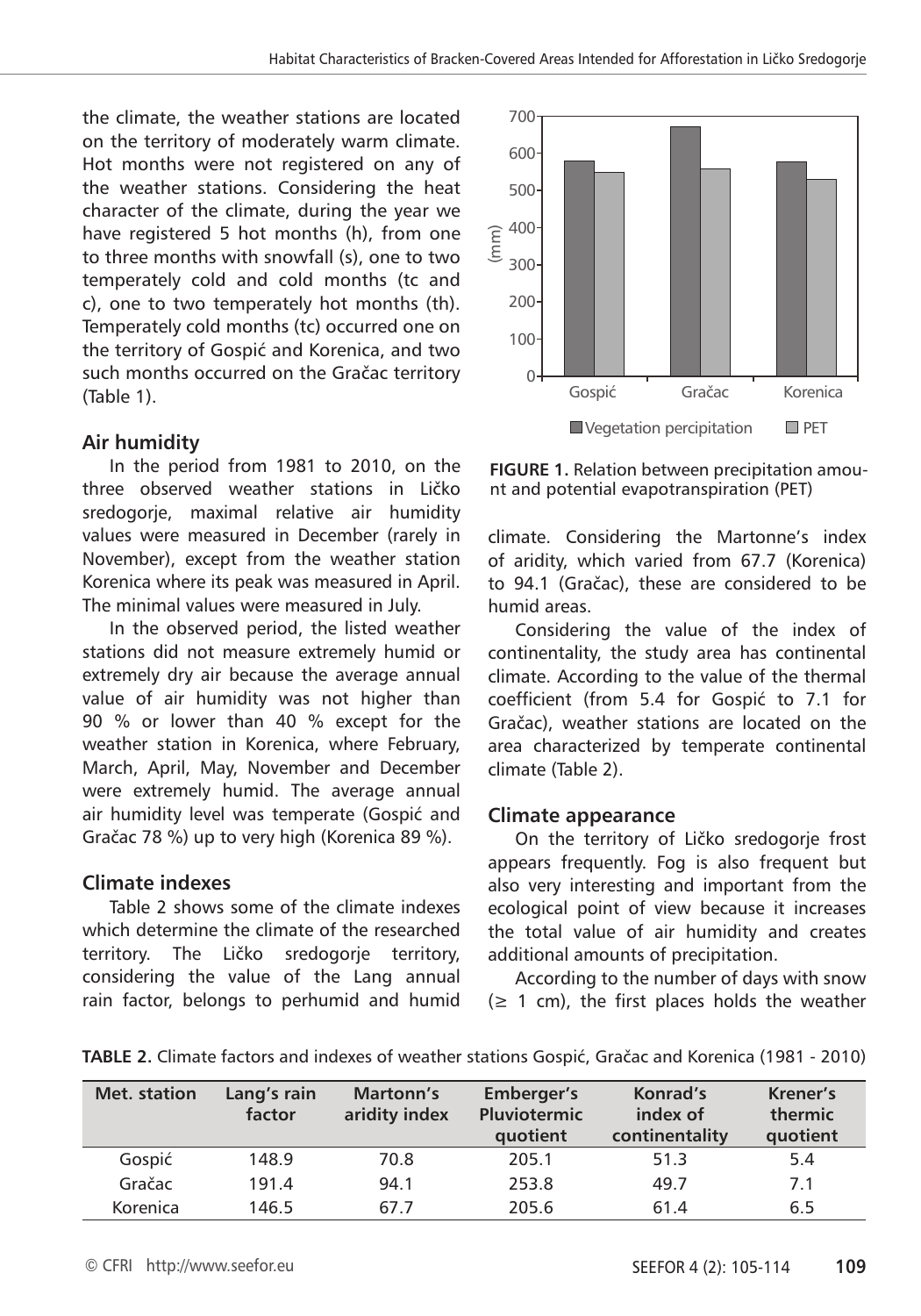| <b>Microclimatics elements</b> |      | Mean | Min.    | Max. | Std. Dev. |
|--------------------------------|------|------|---------|------|-----------|
| Air temperature (°C)           | 8025 | 10.5 | $-10.3$ | 37 3 | 7.38      |
| Soil temperature (°C)          | 8025 | 11 3 | 77      | 22 1 | 5.91      |
| Volumetric water content (%)   | 8025 | 14 2 | 0.8     | 26 2 | 3.67      |

**TABLE 3.** Descriptive statistics of microclimate in Ličko polje in 2011

station Korenica with 165 days, it is followed by Gospić with 117 days and finally Gračac with 72 days. According to the documented amount of snowfall, Gračac stands out with 135 cm, it is followed by Korenica with 128 cm and Gospić with 117 cm of snow on the ground.

#### **Microclimate**

Average annual air temperature on the Ličkog polje area was 10.5 °C, and the soil temperature was 11.3 °C. The volumetric soil humidity had an average value of 14.2 %. The absolute maximum in the fluctuation of air temperature was 47.6  $^{\circ}$ C, then, of the soil temperature 19.4 °C, while the least absolute fluctuation was noticeable in the volumetric soil humidity for a value of 25.4 % (Table 3).

#### **Basic substrate, soil types, soil chemical properties**

Data about the geological and lithological structure was taken from the basic geological map Gospić [12], and the basic geological map Udbina [13]. The geological map of Ličko sredogorje iz characterized by layers from different age, from the Late and Middle Triassic, Jurassic, Late and Early Cretaceous, followed by Tertiary and Palaeocene, and Holocene.

In the geological-lithological as well as in the pedogenic sense the most significant rocks and basic substrates was limestone

(Cretaceous and Jurassic) as well as limestone and dolomite (Jurassic), including limestone shale, conglomerates and limestone (Tertiary), limestone dolomites and shale (Cretaceous), limestone and dolomitic limestone (Jurassic) as well as sandstone and schist.

Data about the soil was taken from the basic pedogenic maps sheet Gospić 3 [14], Novigrad 1 and Novigrad 2 [15]. The central part of the Ličko sredogorje consists of a series of soils from calcocambisol deep, calco-melanosol organic-mineral and brown variety and in a smaller amount from terra rossa deep and black soil organic-mineral and organic. On the territory of Medak, Bilaj, Ribnik, Počitelj and Plantaža there is a distric brown podsolic and typical soil, podsolic typical, and brown soil on limestone, deep. In a smaller amount, certain anthropogenic soils can also be found here. On a wider area around Gračac and Bruvno there are brown soils on limestone and dolomite, typical and podsolic, and shallow, medium deep and deep, then limestone dolomitic black soil, organic-mineral, organic and browned. The area around Ličko sredogorje also has limestone dolomitic black soil and alluvial and colluvial soil in a smaller area.

Based on the chemical analysis of the soil (Table 4) we can conclude that the studied soils have the same chemical content: the soil has a very acid reaction, it is very humus-like, it is good to richly supplied with total nitrogen, the

| Subcompartment |                  | pH    | $P_2O_r$     | K, O | N             | <b>Humus</b>  | <b>C</b> | C/N   |
|----------------|------------------|-------|--------------|------|---------------|---------------|----------|-------|
|                | H <sub>2</sub> O | 1MKCI | mg/100 g tla |      | $\frac{0}{0}$ | $\frac{0}{0}$ | $\%$     |       |
| 39a            | 5.53             | 4.18  | 1.21         | 5.8  | 0.28          | 7.31          | 4.23     | 15.18 |
| 51a            | 5.35             | 4.12  | 1.32         | 6.2  | 0.30          | 7.56          | 4.40     | 14.67 |
| 63             | 5.54             | 4.13  | 0.88         | 4.4  | 0.18          | 5.20          | 3.02     | 16.78 |

**TABLE 4.** Chemical analyses of soil in the area of Ličko polje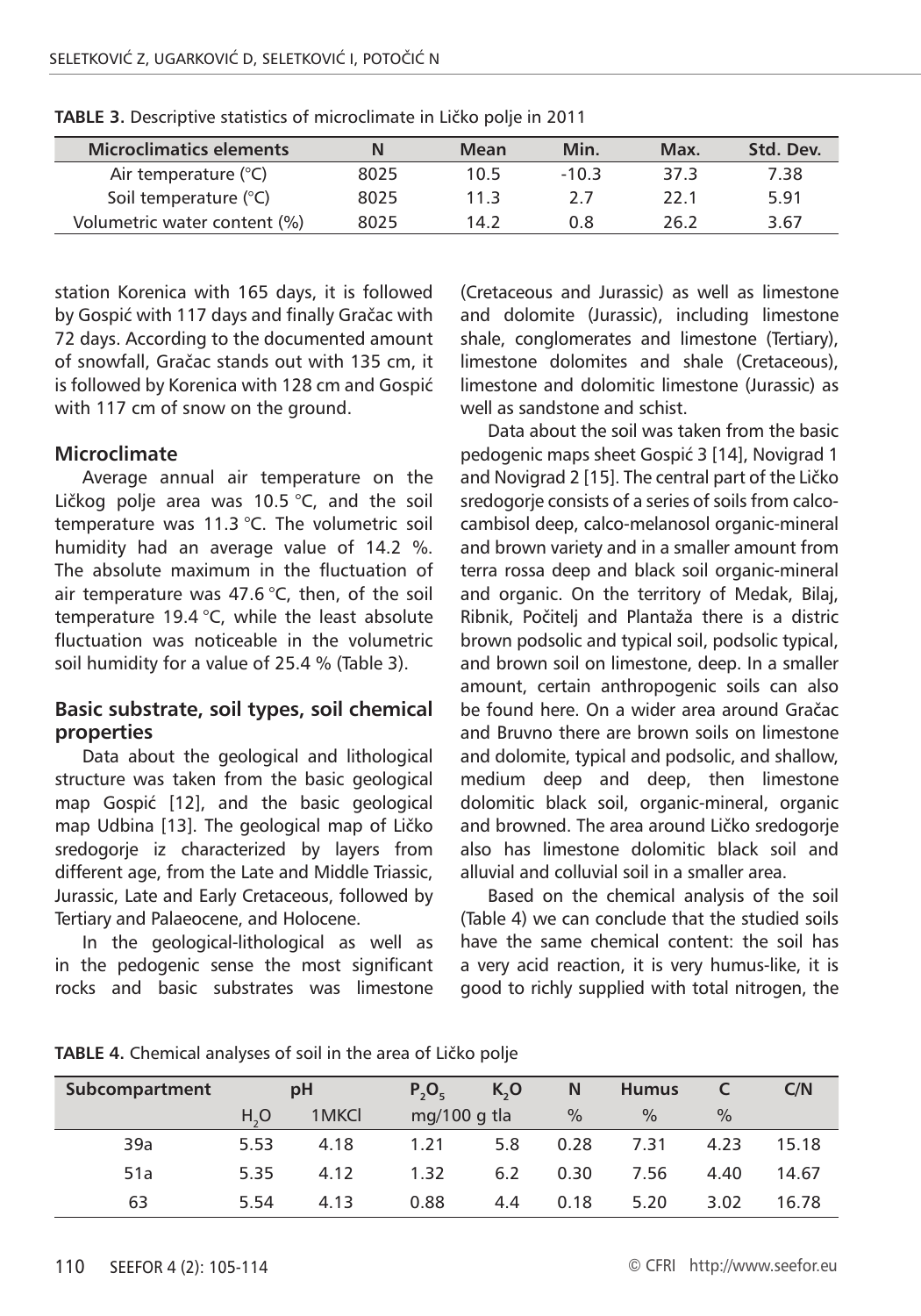content of physiologically active phosphorus and potassium is low, and C/N ration normal.

# **DISCUSSION**

The Lika territory, considering the available soil types, is among one of the most optimal areas for the production of intensive cultures of fast-growing conifers. [16]. All pine cultures in Lika (classic and intensive) have been planted on Ličko and Krbavsko polje and in their surroundings. According to Vukelić [16] these areas are in the areal of the plant community of Illyrian forest of Sessile oak and hornbeam (*Epimedio-Carpinetum betuli* /Ht.1938/Borh. 1963) where the dominant forms are moors and bracken (*Genisto-callenetum*).

Apart from the air temperature which is dependant of the amount of clouds and air insolation, the amount of precipitation has the dominant effect on the growth of the vegetation because that is the main source of soil humidity. Lack of precipitation and high air temperatures weaken the resilience of forest trees because due to an increased transpiration, a large amount of water is being used [17]. The success of afforestation, that is, of establishing forest cultures, among other things, also depends on the understanding of the forest trees' habitats.

With afforestation it is necessary to consider the priority functions of the future forest cultures, and adjust accordingly the choice of tree types suitable for such climate, and consequently respect the soil characteristics. It is necessary to know the relation between what the plant requires and what the habitat can provide.

In today's conditions of climate change and the fluctuation of climate elements, it is also necessary to pay attention at the choice of afforestation species for a specific bio climate due to the survival of seedlings, as well as, due to the particular species' relation towards the climate change. The territory of Ličko sredogorje as well as the whole Lika territory has many contrast areas from the point of view of ecology and habitats which need to be considered when choosing the afforestation tree types.

Atmospheric drought is influenced by the lack of water steam. If the relative air humidity decreases significantly, transpiration increases. Terrestrial plants mostly receive water from the roots, although they sometimes also water from the atmosphere [18]. Vajda [19] says that the soil humidity factor is extremely important for the development of Common spruce. He also says that every tree type in the hotter provenance area requires a high level of humidity both in the air and the soil for its good development and growth than it would require in the colder and more humid area, and vice-versa. Therefore, he considers humidity to be the eliminating factor in many karst habitats which influences on the lack of spruce, especially if the expositions are under the influence of strong wind. According to the results of Oršanić and others [20] the soil humidity is statically conditioned with the air temperature, the dew point and the amount of precipitation in a significant way. It is well known that the relative air humidity has a big ecological significance for the supply of superficial soil layers by water condensation. Young cultures of common pine on the moor and bracken covered soils have showed their best development of the soils with the maximal quantity of the available water in the soil profile [21]. The same authors say that weather conditions in particular years have a very pronounced influence on the growing height of common pine. On the other hand, the results of Martinović and others [22] have showed that the existing differences in the growth of common pine are mostly derived from the differences in the productive value of soils.

With planning and afforestation implementation, among other factors, it is also important to respect a determined production order of the soil for specific tree types [23].

According to the results in Table 4, particularly considering the pronounced soil acidity we can conclude that the soil is more suitable for the growth and development of conifers, and for their good development, it is important to make the basic fertilization with unit phosphorus and potassium fertilizer. According to the research made by Komlenović and Rastovski [24] it is visible that the fertilization had a positive effect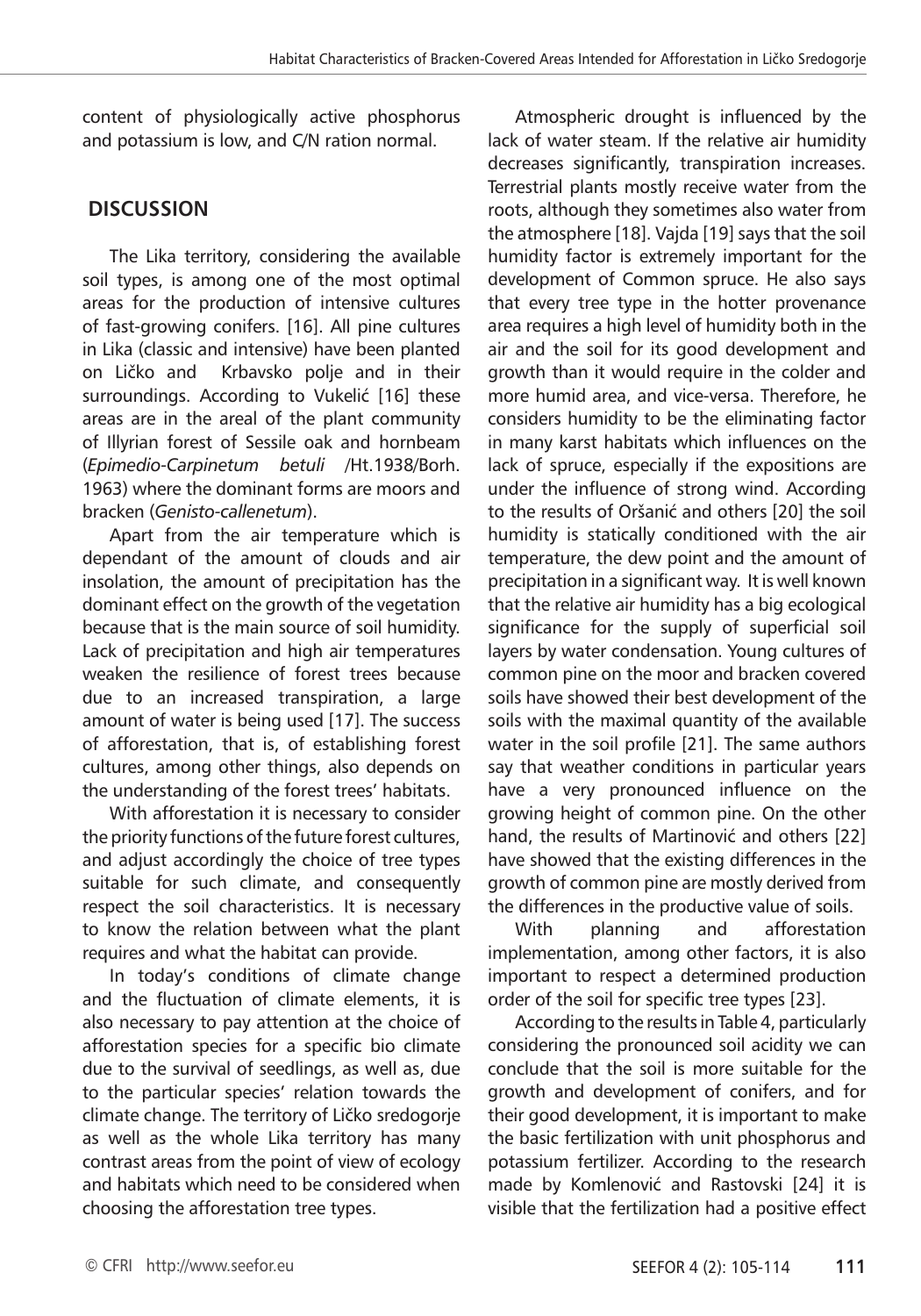Komlenović and others [25] have showed the positive effect of fertilization on the increased concentration of biogenic elements in the needles as well as on the increased volume of this year's needles.

Looking at their characteristics, the cultures are not forest ecosystems with an established dynamic of elements circulation, and therefore, for their good development it is necessary to fertilize "for the supply" with phosphorous and potassium, because due to their features (slow shift in the soil profile) the subsequent interventions are not possible or they are poorly used. In forest plantations and in horticulture, foliar treatment of plants can be combined with the application of protective measures while with forest cultures this is difficult to implement. This fact shows the importance of doing research on the areas which are intended for the establishment of forest cultures and plantations as well as the importance of selcting a suitable species [3].

According to the research of Vukelić [16] on the Ličko polje territory, the best results were obtained with Eastern white pine, than common spruce and common pine. The poorest results were obtained with the European larch. According to Martinović [23] acid brown soils on a relic terra rossa soil under common pine and spruce have a high forest productivity value. The author further concluded that the natural productivity potential of acid brown soils on the relic terra rossa soil is used better by growing common spruce than by growing common pine. Orlić and Ocvirek [26] have concluded that common spruce deserves the best attention and has rightfully been used on our territory for the afforestation of moors and bracken covered areas.

According to the data provided by Martinović [23] black pine has the highest productivity on terra rossa soils, and lower and equal on brown soil on limestone and on rendzina on flysch. Significant differences are evident in the diameter and volume at breast height and they can be attributed to the edaphic conditions. According to Martinović

[23] with the establishment of conifer cultures in the bio climate of sessile oak and common hornbeam, bigger attention should be given to common pine than to black pine, while the priority for afforestation when looking at the soil productivity should be given to distric brown soil on relic terra rossa.

Based on the ecology demands of individual forest tree species with pioneer character [27, 28] and on habitat characteristics of the studied area, for the afforestation of ungrown forest land of the Ličko sredogorje territory we recommend the following forest tree species: Common birch (*Betula pendula* Roth.), European larch (*Larix decidua* Mill.), Common spruce (*Picea abies* Karst.), Eastern white pine (*Pinus stroubus* L.), Black pine (*Pinus nigra* subsp*. austriaca* Asch i Gr.), Common pine (*Pinus sylvestris* L.), European trembling aspen (*Populus tremula* L.).

# **CONCLUSIONS**

Climate and soil are the factors that determine the habitat and which need to be taken into consideration during the selection of forest trees species for afforestation.

Average annual air temperatures on Ličko sredogorje territory have been between 8.1 °C and 9.6 °C. Absolute minimal and absolute maximal air temperatures have been between -34.6 °C and +38.3 °C. Average annual amount of precipitation were around 1 500 mm and the percentage of precipitation in the vegetative period was between 36.4 % and 50.3 %. Soil humidity during the whole year is sufficient. The water balance of the soil has a positive prefix all year round. When establishing the cultures, it is essential to implement agro-technical measures, namely fertilization, all accordingly to the results of chemical analysis.

For the afforestation of the un-grown forest land in the Ličko sredogorje area we recommend the following forest trees' species: Common birch (*Betula pendula* Roth.), Common spruce (*Picea abies* Karst.),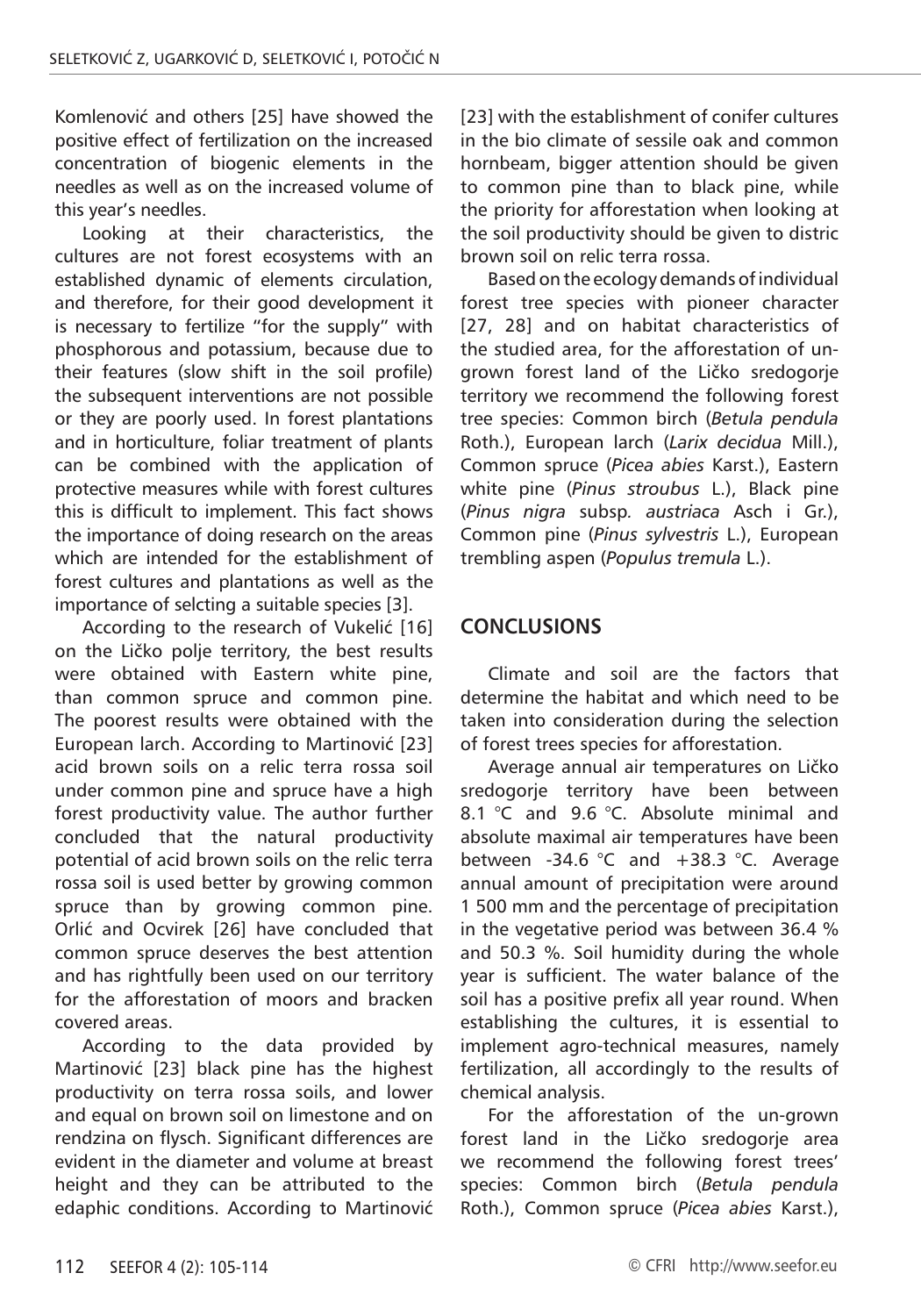Eastern white pine (*Pinus stroubus* L.), Black pine (*Pinus nigra subsp. austriaca* Asch i Gr.), Common pine (*Pinus sylvestris* L.) and European trembling aspen (*Populus tremula*  $\Box$ .

During the selection of afforestation species it should be considered that different authors

have obtained different results regarding the growth and development of specific species in the forest cultures of Lika territory, the reason for which could be traced back to the mosaic characteristic of soil, differences in the microclimate conditions and to forest cultures' management.

# **RefereNces**

- 1. MATIĆ S, DOKUŠ A, ORLIĆ S 1992 Forest Cultures and Plantations (*in Croatian with English summary*). *In*: Rauš (*ed*) Forest of Croatia. Forestry Faculty University of Zagreb, Croatian Forests Ltd., Zagreb, Croatia, pp 105-108
- 2. ČAVLOVIĆ J 2010 The First National Forest Inventory Republic of Croatia. Forestry Faculty University of Zagreb, Ministry of Regional Development, Forestry and Water Management, Zagreb, Croatia, 296 p
- 3. KOMLENOVIĆ N 1976 Chlorosis of conifers on dolomitic rendzina and its control (*in Croatian with English summary*). *Sumar list* 100 (10-12): 457-466
- 4. ŠKORIĆ A 1973 Pedological practicum (*in Croatian*). Faculty of Agriculture, University of Zagreb, Zagreb, Croatia, 41 p
- 5. ISO 10390 1995 Soil Quality Determination of pH. International Organization for Standardization. Geneva, Switzerland
- 6. ISO 13878 1995 Soil Quality Determination of total nitrogen content by dry combustion ("elemental analysis"). International Organization for Standardization. Geneva, Switzerland
- 7. EGNÉR H, RIEHM H, DOMINGO WR 1960 Untersuchungen über die chemische bodenanalyse als grundlage für die beurteilung des nährstoff-zustandes der böden. II. Chemísche extraktionsmethoden zur phosphor - und kaliumbestimmung. K. Lantbrttögsk, Annlr 26: 199-215
- 8. MONACHUS INFORMATIKA D.O.O. 2004 KlimaSoft 2.0. URL: http://www.monachus-informatika.hr
- 9. SPECTRUM TECHNOLOGIES SpecWare 8.0. URL: www.specmeters.com.
- 10. HILL T, LEWICKI P 2007 STATISTICS: Methods and Applications. StatSoft, Tulsa, OK, USA
- 11. SELETKOVIĆ Z 2001 Climate and hydrological conditions in fir forests in the Dinaric region of Croatia. *In:* Prpić B (*ed*) Silver fir (*Abies alba* Mill.) in Croatia. Academy of Forestry Sciences, Croatian Forests Ltd, Zagreb, Croatia, pp 142-146
- 12. SOKAČ B, ŠĆAVNIČAR B, VELIĆ I 1976 Tumač Osnovne geološke karte SFRJ za list Gospić 1:100 000. Inst. geol. istr., Zagreb, Savezni geol. zavod, Beograd, 64
- 13. ŠUŠNJAR M, SOKAČ B, BAHUN S, BUKOVAC J, NIKLER L, IVANOVIĆ A 1976 Basic geological map M 1:100 000, sheet Udbina L 33-128. Inst. Geol. Istr., Zagreb, Savezni geol. zavod, Beograd.
- 14. MARTINOVIĆ J 1982 Tla lista Gospić 3, Zagreb, Croatia
- 15. MARTINOVIĆ J 1983 Tla listova Novigrad 1, 2, Zagreb, Croatia.
- 16. VUKELIĆ M 2001 A Review of Intensive Conifeir Cultures in Lika (*in Croatian with English summary*). *Sumar list* 125 (3-4): 185- 196
- 17. VAJDA Z 1965 Uloga klime u sušenju šuma (*in Croatian*). *Glas šum pokuse* 28: 1-12
- 18. GRAČANIN M, ILIJANIĆ M 1977 Introduction to plant ecology (*in Croatian*). Školska knjiga, Zagreb, Croatia, 318 p
- 19. VAJDA Z 1933 Studija o prirodnom rasprostranjenju i rastu smreke u sastojinama Gorskog kotara (*in Croatian*). *Sumar list* 57: 217-253
- 20. ORŠANIĆ M, DRVODELIĆ D, UGARKOVIĆ D 2011 Ecological and Biological Properties of Holm Oak (*Quercus ilex* L.) on the Island of Rab (*in Croatian with English summary*). *Croat J For Eng* 32 (1): 31-42